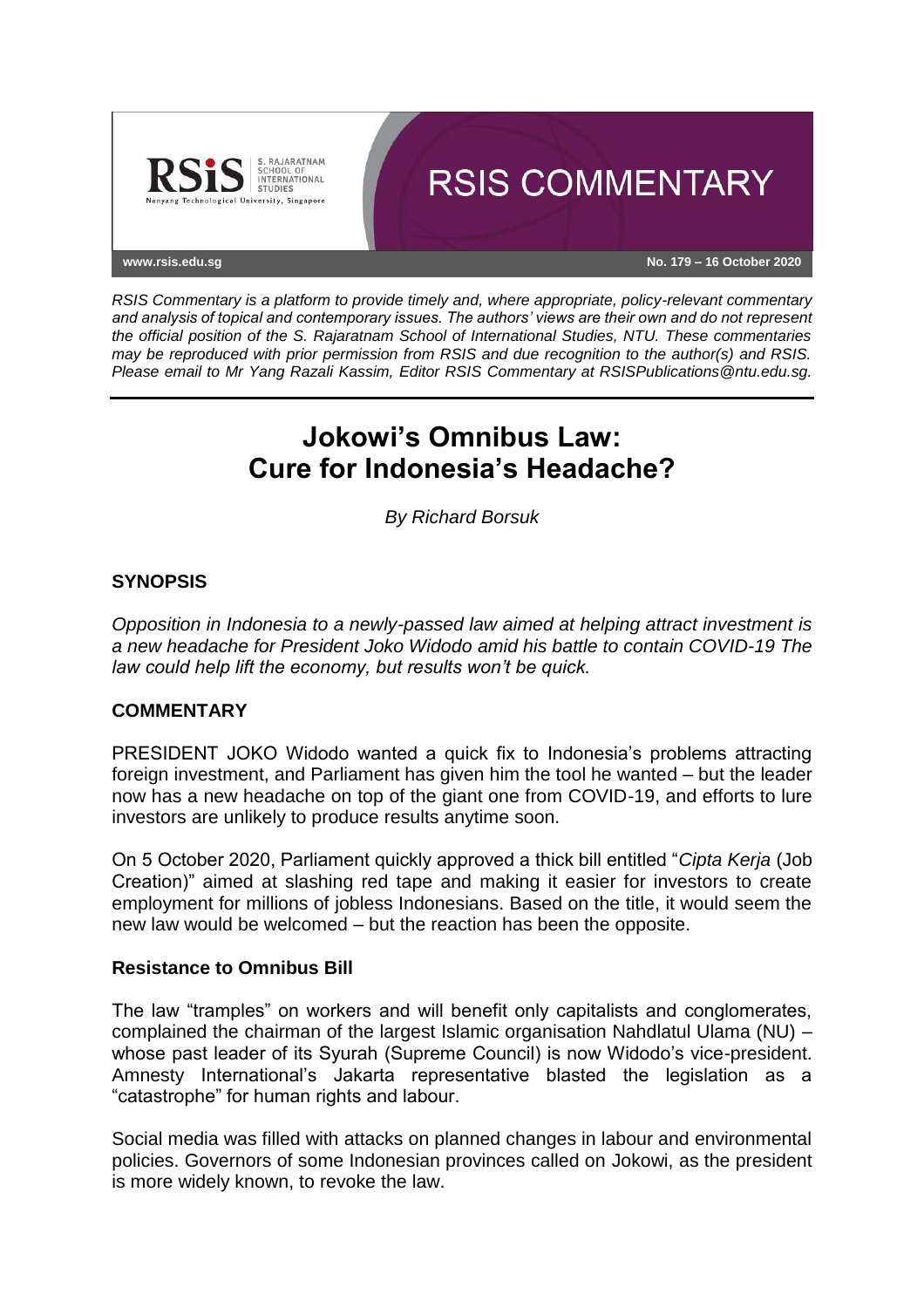And there was negative reaction in the streets, with protests in dozens of cities for three days last week, some of them turning violent. Crowds included students unhappy with Jokowi and some people reportedly hired to make trouble by individuals with political agendas. Still, there were thousands of workers who showed their disapproval of the legislation known as the "omnibus" bill.

Opposition to his initiative to win over investors is the latest in a series of setbacks for Jokowi this year. COVID-19 has thrust millions back into poverty and the country into its first recession since the Asian Financial Crisis more than 20 years ago. The need to jack up state spending to help the poor has meant construction of a proposed Indonesian capital in East Kalimantan – what Jokowi sees as a legacy project -- cannot start this year.

The ambitious omnibus bill, in one go, amends 79 existing laws that contain overlapping or contradictory policies. Proponents of the bill hail it is a necessary effort to reduce cumbersome licensing requirements and paperwork in highly-bureaucratic Indonesia. A World Bank economist has said the bill would have the potential to "turbocharge" Indonesia's economic recovery from COVID-19.

While businesspeople generally welcome the law – and had the most input on its proposals – there has been strong resistance from civil society groups, who said they weren't able to give inputs, to proposed changes in labour and environment laws. Attention on those areas may have obscured how much ground the law seeks to cover.

The independent Centre for Indonesian Policy Studies (CIPS) applauded changes in food and agriculture policies, including removing a 30% cap on foreigners' stakes in plantation, horticulture and livestock businesses.

### **Jokowi: 'We Have a Problem'**

But a week after the bill was approved, it remained embarrassingly uncertain what the final version said, as it wasn't available and multiple drafts were circulating. The official reason for the delay: typographical errors were getting cleaned up.

Under Indonesian rules, a bill passed by Parliament will automatically become law in 30 days even if the president doesn't sign it. NU said it will ask the Constitutional Court to reject the law, though it's not clear what grounds the group will cite -- and analysts doubt the court will rule the legislation is unconstitutional.

The bill stemmed from Jokowi realising last year how badly Indonesia was faring in attracting manufacturers shifting production to Southeast Asia from China because of US import tariffs. The World Bank said that of 33 relocations, 23 went to Vietnam and none to Indonesia. "We have a problem," Jokowi lamented.

He thought an omnibus bill would reduce what he called "regulatory obesity": Also, he was sure of getting it through Parliament, having support from nearly 75% of its members. (He didn't have a majority in the first term).

Jokowi wanted Parliament, which received the massive original draft in February, to act within 100 days. But then came COVID-19, and some stumbles by his government,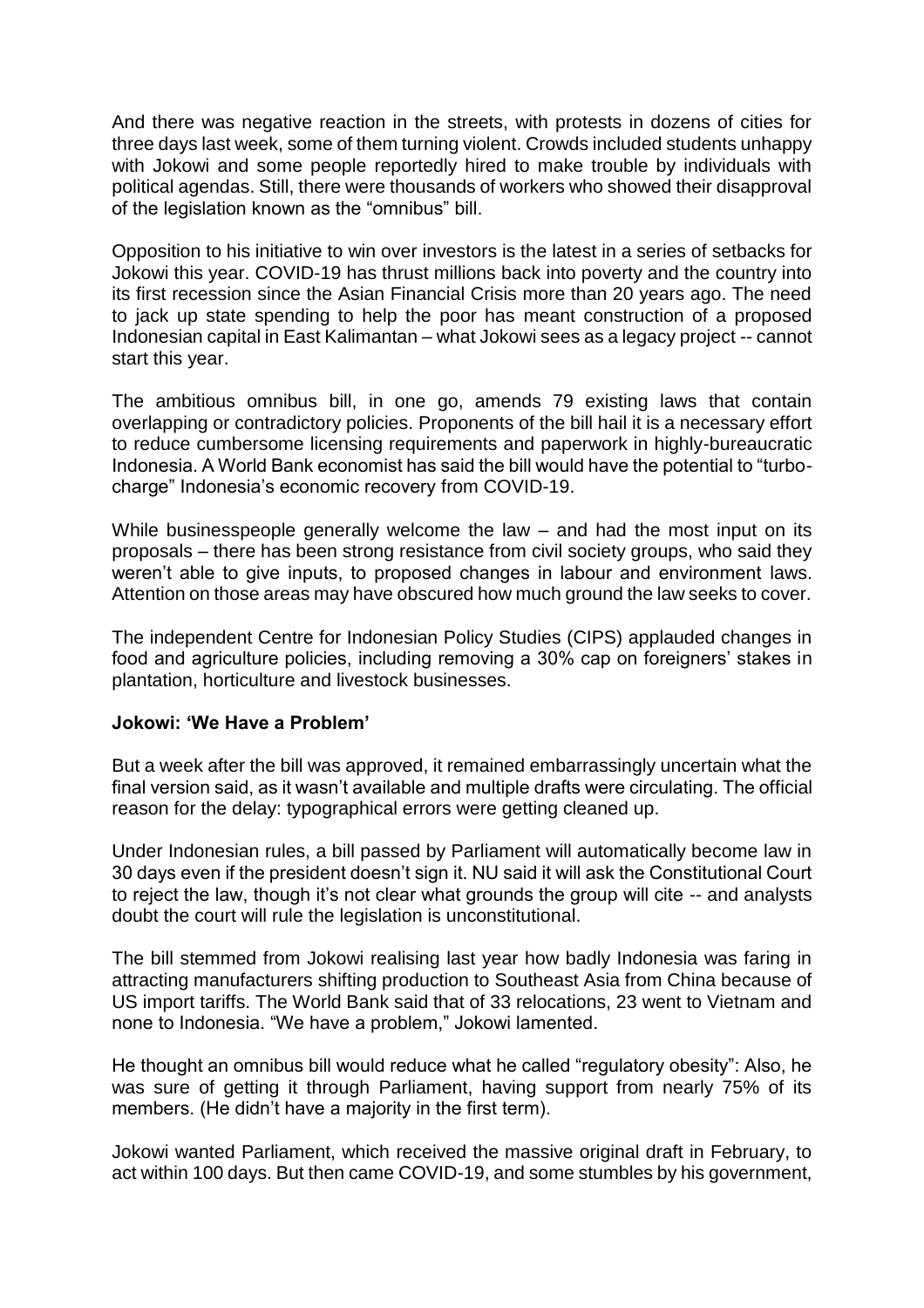which many saw as slow and ineffective in combatting it. In April, Parliament began deliberating the omnibus bill, and since September it expedited handling.

### **Rigid Labour Market**

After the legislation was passed, Jokowi didn't say anything publicly for four days – during which anti-bill activity proliferated. When he did speak, the president said opponents were "misinformed" and many "hoaxes" misled people. He challenged opponents to go the Constitutional Court to try to block it.

One major focus of opposition is change to a 2003 labour law that was pushed by then-President Megawati Sukarnoputri, who was about to be in the first direct presidential vote (which she lost). That law gave workers maximum severance pay of 32 months' wages, one of the world's highest levels.

Business groups have long pushed to reduce that level. Capital Economics, a consultancy, says one reason Indonesia has struggled to develop the labour-intensive manufacturing base that has underpinned success elsewhere in Asia is a "rigid labour market which makes it difficult to hire and fire workers".

A draft of the new law reduces the maximum to 25 months, with the employer paying 19 and the government covering six months under a new unemployment insurance scheme.

Opponents of changes in labour law contend the government could have detached the section from the bill and taken it up later, after COVID-19 has been contained and the economic situation isn't so grim. They also question how the unemployment insurance is going to work, with the government currently cash-strapped.

### **Answer to Jokowi's Troubles?**

The answers to that and other questions about the law are supposed to come in the "implementing regulations" for legislation. Think-tank CIPS sounded a cautionary note on such regulations. "Indonesia is notorious for the slow or failed implementation of new laws," it said. "Enforcing this new law across 34 provinces will be no easy feat."

Jokowi said the implementing regulations will be completed within three months – which would be surprisingly fast for Indonesian bureaucracy. The chief economics minister, Airlangga Hartarto, has said Jokowi wants it done in one month. "That's impossible," says Yanuar Nugroho, deputy chief of staff to Jokowi in his first term.

The wait for those regulations and the fact there are almost no visitors to Indonesia at present, due to COVID-19, mean it could be a long time before a bid to increase foreign investment produces results.

A key will be implementation of the law, as investors in Indonesia need – and often don't have – legal certainty (*kepastian hukum*). The situation will remain fluid and attention will now be on Jokowi and the decisions he will make about the law.